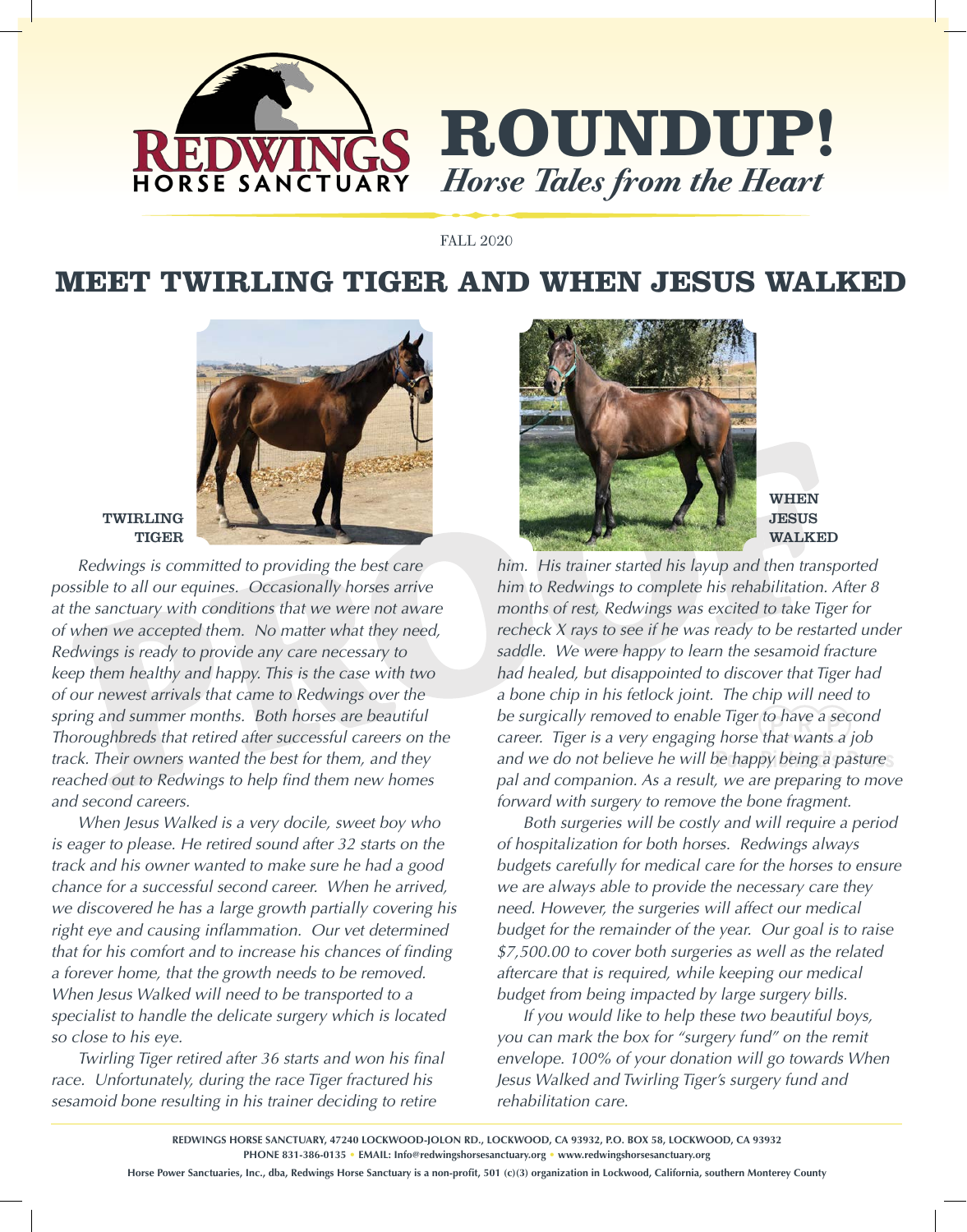# **Redwings Hoofbeat:**

Dear Friends:

After being closed to the public for nearly 3 months due to Covid -19, we are happy to report we are open again and our Foster to Adopt Program is booming! Every year the number of horses in our program increases but this year has been exceptional. So far in 2020, we have placed 16 horses in foster homes and formally adopted 8 horses!

In August, California was hit with several wildfires forcing the evacuation of hundreds of animals. Our staff was able to help with evacuations from the Carmel Fire, River Fire, and CZU Lightening Complex Fires. Redwings helped to evacuate horses, burros and alpacas and brought them back to the sanctuary until it was safe for them to return home.

Just as things were getting back to normal, the Dolan Fire to our west doubled in size overnight and became a serious threat to the sanctuary. We quickly put our emergency plan in action and made arrangements with HEET (Horse Emergency Evacuation Team) to have trailers on standby and the Paso Robles Event Center was ready to take our horses if necessary. Fortunately after 4 days of watching the fire reports and keeping in touch with local law enforcement we were able to breathe a sigh of relief as the brave fire fighters were able to increase the containment of the fire and keep our sanctuary safe. Redwings is very thankful to all the brave fire fighters who are battling the fires to keep us all safe and our heart goes out to all of those affected by the fires. We would also like to thank the members of HEET for remaining on stand- by to help us, and to the Paso Robles Event Center for offering to open their gates to house our horses if necessary.

The construction at our new property in Paso Robles in moving swiftly. Many of the structures are completed and our office building is coming along nicely. We are very excited to be so close to completion and cannot wait to move the horses to their new permanent home. We will have more updates on the move in our winter newsletter.

Redwings is excited announce the launch of our capital campaign "Paso Here We Come!" This campaign will raise the funds necessary to complete the construction in Paso Robles. There will be lots of fun naming opportunities for donors including personalized











brick pavers, personalized metal horses on our donor wall, and pasture naming. If you would like more information on our capital campaign, please see the campaign page on our website or call our office. If you would like to donate to the campaign you can mail your donation to our new address at P.O. Box 186 Paso Robles, CA 93447.

Thank you so much for your continued support. In many ways this has been a trying year, but it has also been a rewarding year.

Warmly,

Sara Ruggerone Equine Care Manager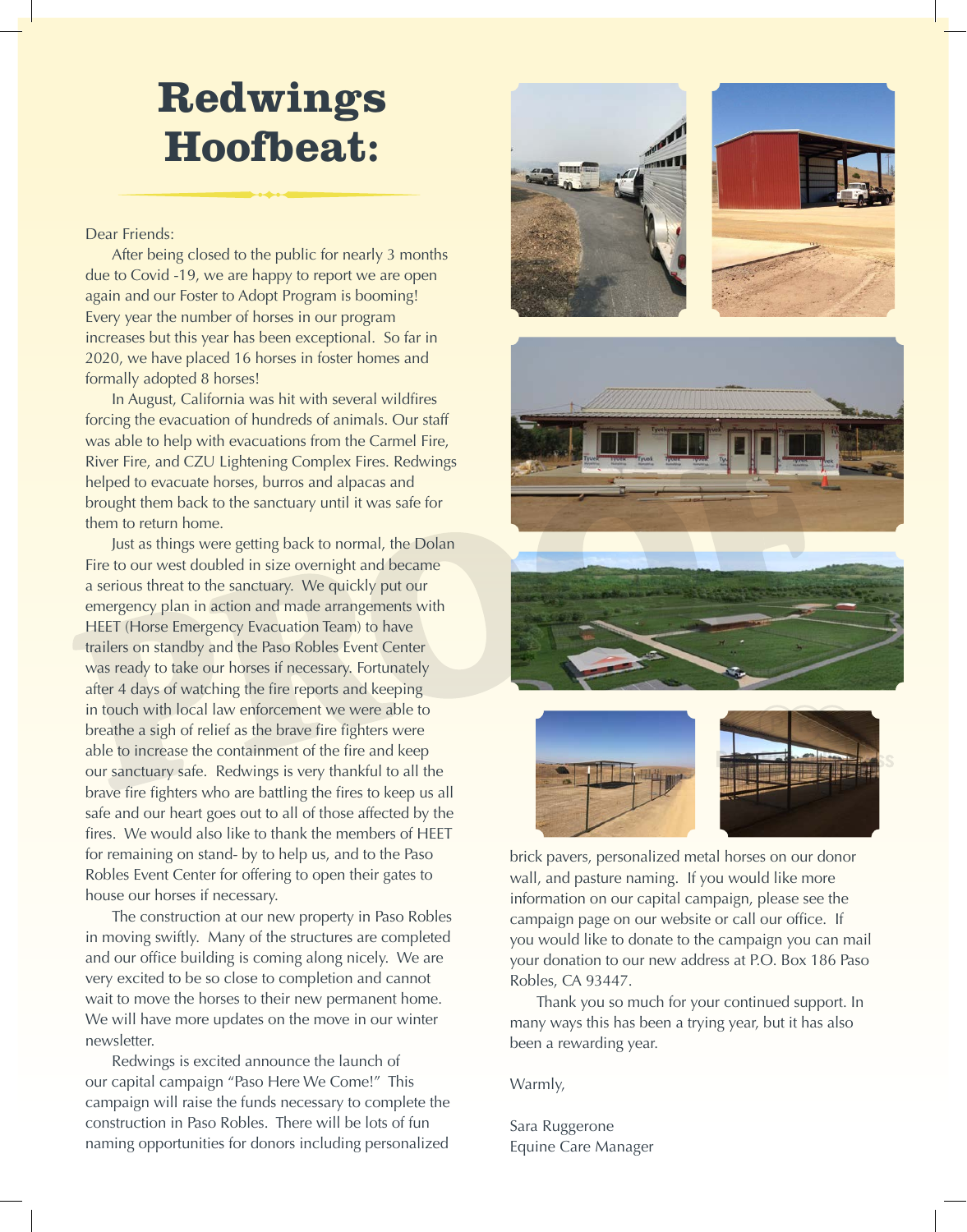Welcomed!



**Twirling Tiger When Jesus** 



**Walked**



Fostered!







**Sweetest Caroline**



Adopted

**Sea of Cortez Bad Boy Leroy**



**Charisma Bourbon Dude**



**Lookin at Mossy**





**Jack Cooper**



**Jonny Be Beuno Royal Gamble**





**Mr. Opportunist On Draft Papa Royale**





## *Until We Meet Again Over the Rainbow Bridge – Rest in Peace, Dear Friends.*

We are deeply saddened by the loss of two of our senior residents and staff favorites, Noey and Leo.







**Beauty Don't Stalk Me Estrella**